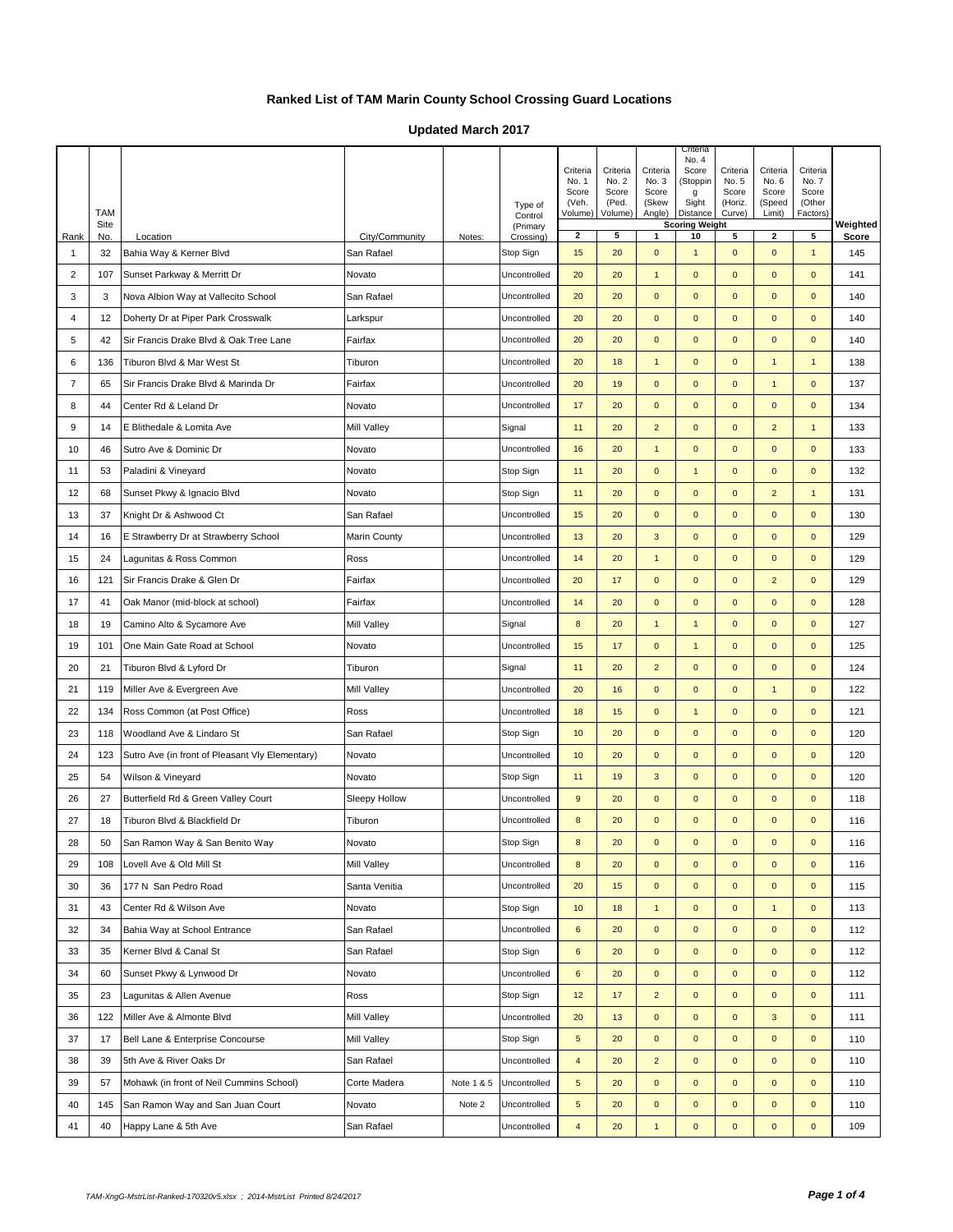**Updated March 2017**

|            | <b>TAM</b><br>Site |                                                     |                                    |        | Type of<br>Control<br>(Primary | Criteria<br>No. 1<br>Score<br>(Veh.<br>Volume) | Criteria<br>No. 2<br>Score<br>(Ped.<br>Volume) | Criteria<br>No. 3<br>Score<br>(Skew<br>Angle) | Criteria<br>No. 4<br>Score<br>(Stoppin<br>g<br>Sight<br>Distance<br><b>Scoring Weight</b> | Criteria<br>No. 5<br>Score<br>(Horiz.<br>Curve) | Criteria<br>No. 6<br>Score<br>(Speed<br>Limit) | Criteria<br>No. 7<br>Score<br>(Other<br>Factors) | Weighted     |
|------------|--------------------|-----------------------------------------------------|------------------------------------|--------|--------------------------------|------------------------------------------------|------------------------------------------------|-----------------------------------------------|-------------------------------------------------------------------------------------------|-------------------------------------------------|------------------------------------------------|--------------------------------------------------|--------------|
| Rank<br>42 | No.<br>130         | Location<br>Shoreline Highway & Pine Hill Road      | City/Community<br>Tamalpais Valley | Notes: | Crossing)<br>Uncontrolled      | $\mathbf{2}$<br>20                             | 5<br>9                                         | $\mathbf{1}$<br>$\mathbf 0$                   | 10<br>$\mathbf{1}$                                                                        | 5<br>$\mathbf{0}$                               | $\mathbf{2}$<br>$\overline{2}$                 | 5<br>$\overline{c}$                              | Score<br>109 |
| 43         | 10                 | Tam Racket Club & Doherty Rd                        | Larkspur                           |        | Signal                         | $\mathbf{3}$                                   | 20                                             | $\mathbf 0$                                   | $\mathbf 0$                                                                               | $\mathbf{0}$                                    | $\pmb{0}$                                      | $\mathbf 0$                                      | 106          |
| 44         |                    |                                                     |                                    |        | Uncontrolled                   | 3                                              | 20                                             | $\mathbf 0$                                   | $\mathbf 0$                                                                               | $\mathbf{0}$                                    | $\mathbf 0$                                    | $\mathbf 0$                                      | 106          |
|            | 61<br>74           | Karen Way (in front of school)                      | Tiburon                            |        |                                | $\mathbf{3}$                                   | 20                                             | $\mathbf 0$                                   |                                                                                           |                                                 | $\mathbf{0}$                                   | $\pmb{0}$                                        | 106          |
| 45         |                    | Hickory Ave (near Mohawk)                           | Corte Madera                       |        | Uncontrolled                   |                                                |                                                |                                               | $\mathbf 0$                                                                               | $\mathbf{0}$                                    |                                                |                                                  |              |
| 46         | 13                 | Magnolia Ave & King St                              | Larkspur                           |        | Stop Sign                      | 20                                             | 13                                             | $\mathbf 0$                                   | $\pmb{0}$                                                                                 | $\mathbf{0}$                                    | $\pmb{0}$                                      | $\mathbf{0}$                                     | 105          |
| 47         | 56                 | Avenida Mireflores at School                        | Tiburon                            |        | Uncontrolled                   | 12                                             | 16                                             | $\mathbf 0$                                   | $\mathbf 0$                                                                               | $\mathbf{0}$                                    | $\mathbf 0$                                    | $\mathbf 0$                                      | 104          |
| 48         | 106                | Adams St & Johnson St                               | Novato                             |        | Stop Sign                      | $\overline{1}$                                 | 20                                             | $\mathbf{1}$                                  | $\mathbf{0}$                                                                              | $\mathbf{0}$                                    | $\mathbf{0}$                                   | $\pmb{0}$                                        | 103          |
| 49         | 124                | Olive Avenue (in back of school)                    | Novato                             |        | Uncontrolled                   | 14                                             | 15                                             | $\mathbf 0$                                   | $\pmb{0}$                                                                                 | $\mathbf 0$                                     | $\pmb{0}$                                      | $\pmb{0}$                                        | 103          |
| 50         | $\sqrt{5}$         | Sir Francis Drake Blvd & Laurel Grove Ave           | Kentfield                          |        | Uncontrolled                   | $\mathbf{1}$                                   | 20                                             | $\pmb{0}$                                     | $\mathbf 0$                                                                               | $\mathbf{0}$                                    | $\mathbf 0$                                    | $\mathbf 0$                                      | 102          |
| 51         | $\overline{7}$     | College Ave & Stadium Way                           | Kentfield                          |        | Signal                         | $\mathbf 0$                                    | 20                                             | $\overline{c}$                                | $\mathbf 0$                                                                               | $\mathbf 0$                                     | $\mathbf 0$                                    | $\pmb{0}$                                        | 102          |
| 52         | 110                | Belle Ave (in front of school)                      | San Rafael                         |        | Uncontrolled                   | $\overline{5}$                                 | 18                                             | $\mathbf 0$                                   | $\mathbf 0$                                                                               | $\mathbf{0}$                                    | $\mathbf{0}$                                   | $\mathbf{0}$                                     | 100          |
| 53         | 132                | San Benito Way & San Ramon Way (south)              | Novato                             |        | Uncontrolled                   | $\overline{7}$                                 | 17                                             | $\mathbf 0$                                   | $\mathbf 0$                                                                               | $\mathbf{0}$                                    | $\mathbf 0$                                    | $\pmb{0}$                                        | 99           |
| 54         | 20                 | Tiburon Blvd & Avenida Mireflores                   | Tiburon                            |        | Signal                         | $6\phantom{1}6$                                | 16                                             | $\mathbf{1}$                                  | $\mathbf{0}$                                                                              | $\mathbf{0}$                                    | $\mathbf{3}$                                   | $\mathbf 0$                                      | 99           |
| 55         | 63                 | Las Gallinas & Elvia Ct                             | Marinwood                          |        | Stop Sign                      | 20                                             | 11                                             | $\mathbf 0$                                   | $\mathbf 0$                                                                               | $\mathbf{0}$                                    | $\mathbf 0$                                    | $\mathbf 0$                                      | 95           |
| 56         | 102                | Wilson Ave at X-walk to field                       | Novato                             |        | Uncontrolled                   | 12                                             | 14                                             | $\mathbf 0$                                   | $\mathbf 0$                                                                               | $\mathbf{0}$                                    | $\mathbf 0$                                    | $\mathbf 0$                                      | 94           |
| 57         | 52                 | Alameda De La Loma & Calle De La Mesa               | Ignacio                            |        | Stop Sign                      | 3                                              | 15                                             | $\mathbf{1}$                                  | $\mathbf{1}$                                                                              | $\mathbf{0}$                                    | $\mathbf{0}$                                   | $\pmb{0}$                                        | 92           |
| 58         | 86                 | Tiburon Blvd & Kleinert Way                         | Tiburon                            |        | Uncontrolled                   | 20                                             | $\overline{9}$                                 | $\mathbf 0$                                   | $\mathbf 0$                                                                               | $\mathbf{0}$                                    | 3                                              | $\mathbf 0$                                      | 91           |
| 59         | 6                  | College Ave & Woodland Ave (East Side)              | Kentfield                          |        | Stop Sign                      | 20                                             | 10                                             | $\mathbf 0$                                   | $\mathbf 0$                                                                               | $\mathbf{0}$                                    | $\pmb{0}$                                      | $\mathbf{0}$                                     | 90           |
| 60         | 70                 | <b>Front of School</b>                              | <b>Bolinas</b>                     |        | <b>Uncontrolled</b>            | $\mathbf{1}$                                   | 17                                             | $\overline{0}$                                | $\overline{0}$                                                                            | $\overline{0}$                                  | $\mathbf{1}$                                   | $\mathbf{0}$                                     | 89           |
| 61         | 143                | South Novato Blvd & Lark Ct                         | Novato                             | Note 2 | Uncontrolled                   | 20                                             | 5                                              | $\pmb{0}$                                     | -1                                                                                        | $\mathbf{0}$                                    | 3                                              | 1                                                | 86           |
| 62         | 137                | Spindrift Passage & Prince Royal Passage            | Corte Madera                       |        | Uncontrolled                   | $\mathbf{3}$                                   | 16                                             | $\mathbf{0}$                                  | $\mathbf 0$                                                                               | $\mathbf{0}$                                    | $\pmb{0}$                                      | $\pmb{0}$                                        | 86           |
| 63         | 59                 | Butterfield Rd (in front of School)                 | San Anselmo                        |        | Stop Sign                      | 20                                             | $\overline{9}$                                 | $\pmb{0}$                                     | $\mathbf{0}$                                                                              | $\mathbf{0}$                                    | $\mathbf{0}$                                   | $\mathbf 0$                                      | 85           |
| 64         | 140                | Highway 1 (in front of West Marin School)           | Point Reyes Station                | Note 2 | Uncontrolled                   | 20                                             | $\overline{4}$                                 | $\mathbf 0$                                   | $\overline{2}$                                                                            | $\mathbf{0}$                                    | $\mathbf{0}$                                   | $\mathbf{1}$                                     | 85           |
| 65         | 142                | Tiburon Blvd & San Rafael Ave                       | Tiburon                            | Note 2 | Signal                         | 6                                              | 8                                              | $\overline{\mathbf{4}}$                       | $\overline{2}$                                                                            | $\mathbf{0}$                                    | 3                                              | $\pmb{0}$                                        | 82           |
| 66         | $\overline{2}$     | Las Gallinas & Miller Creek Rd                      | Marinwood                          |        | Stop Sign                      | $\sqrt{5}$                                     | 12                                             | $\mathbf 0$                                   | $\mathbf{1}$                                                                              | $\mathbf{0}$                                    | $\mathbf{0}$                                   | $\mathbf 0$                                      | 80           |
| 67         | 127                | Redwood Hwy & S.B. Seminary Dr Ramp                 | Mill Valley                        |        | Stop Sign                      | 20                                             | 6                                              | $\mathbf{1}$                                  | $\mathbf 0$                                                                               | $\mathbf{0}$                                    | $\overline{2}$                                 | $\mathbf{1}$                                     | 80           |
| 68         | 147                | McAllister Avenue and Stadium Way                   | Kentfield                          | Note 2 | Uncontrolled                   | $\sqrt{5}$                                     | 13                                             | $\mathbf{0}$                                  | $\mathbf 0$                                                                               | $\mathbf{0}$                                    | $\mathbf{0}$                                   | $\mathbf{1}$                                     | 80           |
| 69         | 4                  | Nova Albion Way & Arias Street                      | San Rafael                         |        | Signal                         | $\mathbf{1}$                                   | 15                                             | $\mathbf 0$                                   | $\pmb{0}$                                                                                 | $\mathbf 0$                                     | $\mathbf{0}$                                   | $\mathbf 0$                                      | 77           |
| 70         | 126                | Shoreline Hwy & Almonte Blvd                        | Tamalpais Valley                   |        | Signal                         | 19                                             | 5                                              | $\mathbf 0$                                   | $\mathbf{0}$                                                                              | $\mathbf{0}$                                    | $\overline{2}$                                 | $\overline{2}$                                   | 77           |
| 71         | 87                 | Tiburon Blvd & Stewart Dr (Site is at Trestle Glen) | Tiburon                            | Note 1 | Uncontrolled                   | 20                                             | 6                                              | $\pmb{0}$                                     | $\mathbf 0$                                                                               | $\mathbf 0$                                     | $\mathbf{3}$                                   | $\pmb{0}$                                        | 76           |
| 72         | 75                 | Magnolia Ave & Wilshire Ave                         | Larkspur                           |        | Uncontrolled                   | 20                                             | $\overline{7}$                                 | $\mathbf{1}$                                  | $\mathbf 0$                                                                               | $\mathbf 0$                                     | $\mathbf 0$                                    | $\pmb{0}$                                        | 76           |
| 73         | 33                 | N San Pedro & Roosevelt                             | Santa Venitia                      |        | Uncontrolled                   | 20                                             | $\overline{7}$                                 | $\mathbf 0$                                   | $\mathbf{0}$                                                                              | $\mathbf 0$                                     | $\mathbf 0$                                    | $\mathbf 0$                                      | 75           |
| 74         | $\overline{1}$     | Mt Shasta & Idylberry                               | Lucas Valley                       |        | Stop Sign                      | $\mathbf 5$                                    | 13                                             | $\pmb{0}$                                     | $\mathbf 0$                                                                               | $\mathbf 0$                                     | $\mathbf 0$                                    | $\pmb{0}$                                        | 75           |
| 75         | 77                 | E Blithedale & Elm Ave                              | Mill Valley                        |        | Signal                         | $\overline{2}$                                 | 11                                             | $\mathbf{1}$                                  | $\mathbf{1}$                                                                              | $\mathbf 0$                                     | $\mathbf 0$                                    | $\mathbf{1}$                                     | 75           |
| 76         | 30                 | Sir Francis Drake Blvd & Tamal Ave                  | San Anselmo                        |        | Signal                         | $\overline{\mathbf{4}}$                        | 12                                             | $\mathbf 0$                                   | $\mathbf 0$                                                                               | $\mathbf{0}$                                    | $\mathbf{1}$                                   | $\mathbf{1}$                                     | 75           |
| 77         | 9                  | Sir Francis Drake Blvd & College Ave                | Kentfield                          |        | Signal                         | 17                                             | $\overline{7}$                                 | $\mathbf 2$                                   | $\pmb{0}$                                                                                 | $\mathbf 0$                                     | $\overline{a}$                                 | $\pmb{0}$                                        | 75           |
| 78         | 104                | Center Rd & Tamalpais Ave                           | Novato                             |        | Stop Sign                      | $\boldsymbol{9}$                               | 9                                              | $\mathbf 0$                                   | $\mathbf{1}$                                                                              | $\mathbf 0$                                     | $\mathbf 0$                                    | $\mathbf 0$                                      | 73           |
| 79         | 15                 | Throckmorton Ave & Old Mill St                      | Mill Valley                        |        | Stop Sign                      | 6                                              | 12                                             | $\mathbf 0$                                   | $\mathbf 0$                                                                               | $\mathbf 0$                                     | $\mathbf 0$                                    | $\mathbf 0$                                      | 72           |
| 80         | 64                 | Lomita Dr (in front of Edna Maguire School)         | Mill Valley                        |        | Stop Sign                      | 6                                              | 12                                             | $\pmb{0}$                                     | $\mathbf 0$                                                                               | $\mathbf 0$                                     | $\mathbf 0$                                    | 0                                                | 72           |
| 81         | 48                 | S Novato Blvd & Yukon Way                           | Novato                             |        | Uncontrolled                   | 20                                             | $\overline{4}$                                 | $\mathbf 0$                                   | $\mathbf 0$                                                                               | $\mathbf 0$                                     | $\mathbf{3}$                                   | $\mathbf{1}$                                     | 71           |
| 82         | 103                | Tinker Way (Site is actually Arthur and Cambridge)  | Novato                             | Note 1 | Uncontrolled                   | $\mathsf 3$                                    | 13                                             | $\mathbf 0$                                   | $\mathbf 0$                                                                               | $\mathbf 0$                                     | $\mathbf{0}$                                   | $\pmb{0}$                                        | 71           |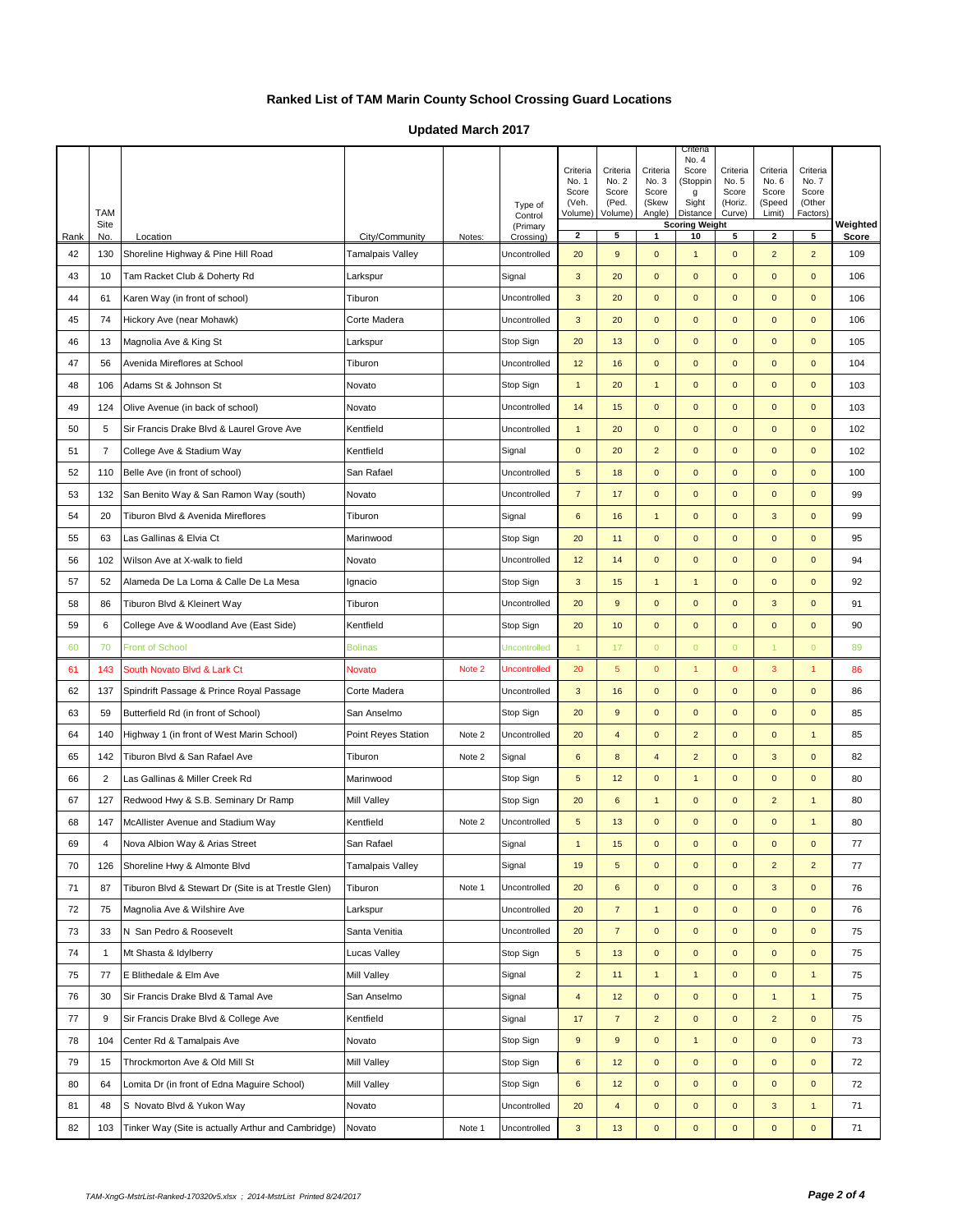**Updated March 2017**

|      |                    |                                          |                         |             | Type of             | Criteria<br>No. 1<br>Score<br>(Veh. | Criteria<br>No. 2<br>Score<br>(Ped. | Criteria<br>No. 3<br>Score<br>(Skew | Criteria<br>No. 4<br>Score<br>(Stoppin<br>g<br>Sight | Criteria<br>No. 5<br>Score<br>(Horiz. | Criteria<br>No. 6<br>Score<br>(Speed | Criteria<br>No. 7<br>Score<br>(Other |          |
|------|--------------------|------------------------------------------|-------------------------|-------------|---------------------|-------------------------------------|-------------------------------------|-------------------------------------|------------------------------------------------------|---------------------------------------|--------------------------------------|--------------------------------------|----------|
|      | <b>TAM</b><br>Site |                                          |                         |             | Control<br>(Primary | Volume)                             | Volume)                             | Angle)                              | Distance<br><b>Scoring Weight</b>                    | Curve)                                | Limit)                               | Factors)                             | Weighted |
| Rank | No.                | Location                                 | City/Community          | Notes:      | Crossing)           | $\mathbf{2}$                        | 5                                   | 1                                   | 10                                                   | 5                                     | 2                                    | 5                                    | Score    |
| 83   | 78                 | Ricardo Ln & E Strawberry Dr             | Marin County            |             | Uncontrolled        | 6                                   | 11                                  | 3                                   | $\mathbf 0$                                          | $\mathbf{0}$                          | $\mathbf 0$                          | $\mathbf 0$                          | 70       |
| 84   | 105                | Center Rd & Diablo Ave                   | Novato                  | Note 4      | Stop Sign           | 14                                  | 8                                   | $\mathbf 0$                         | $\mathbf 0$                                          | $\mathbf 0$                           | $\mathbf{1}$                         | $\mathbf{0}$                         | 70       |
| 85   | 128                | Redwood Hwy & DeSilva Dr (at POC)        | Marin County            |             | Signal              | $\overline{4}$                      | $9$                                 | 3                                   | $\mathbf 0$                                          | $\mathbf{1}$                          | $\overline{2}$                       | $\overline{1}$                       | 70       |
| 86   | 22                 | Tiburon Blvd & Trestle Glen              | Tiburon                 | Note 3      | Signal              | 5                                   | 9                                   | $\mathbf 2$                         | $\mathbf 0$                                          | $\mathbf{1}$                          | $\mathbf 3$                          | $\mathbf{0}$                         | 68       |
| 87   | 81                 | Melrose Ave & Evergreen Ave              | Tamalpais Valley        |             | Uncontrolled        | 5                                   | 11                                  | $\mathbf{1}$                        | $\mathbf 0$                                          | $\mathbf 0$                           | $\mathbf{0}$                         | $\mathbf{0}$                         | 66       |
| 88   | 131                | Kleinert Way & Neds Ave                  | Tiburon                 |             | Uncontrolled        | 8                                   | $9$                                 | $\pmb{0}$                           | $\mathbf 0$                                          | $\mathbf 0$                           | $\mathbf{0}$                         | $\overline{1}$                       | 66       |
| 89   | 45                 | S Novato Blvd & Sunset Pkwy              | Novato                  | Note 4      | Signal              | $\overline{5}$                      | 10                                  | $\pmb{0}$                           | $\mathbf 0$                                          | $\mathbf{0}$                          | $\overline{2}$                       | $\mathbf{0}$                         | 64       |
| 90   | 117                | E Blithedale & Buena Vista Ave           | Mill Valley             |             | Stop Sign           | 11                                  | 8                                   | $\overline{2}$                      | $\mathbf 0$                                          | $\mathbf 0$                           | $\mathbf 0$                          | $\mathbf 0$                          | 64       |
| 91   | 49                 | San Marin Dr & San Ramon Way             | Novato                  | Note 4      | Stop Sign           | 20                                  | $\overline{4}$                      | $\mathbf 0$                         | $\mathbf 0$                                          | $\mathbf 0$                           | $\overline{2}$                       | $\mathbf 0$                          | 64       |
| 92   | 146                | Almonte Boulevard and Rosemont Avenue    | <b>Tamalpais Valley</b> |             | Uncontrolled        | 20                                  | $\overline{2}$                      | $\overline{\mathbf{4}}$             | $\mathbf 0$                                          | $\mathbf 0$                           | $\overline{2}$                       | $\mathbf{1}$                         | 63       |
| 93   | 62                 | Blackstone & Las Gallinas                | Marinwood               | Note 4      | Stop Sign           | 6                                   | 10                                  | $\pmb{0}$                           | $\mathbf 0$                                          | $\mathbf 0$                           | $\mathbf 0$                          | $\mathbf 0$                          | 62       |
| 94   | 79                 | Gibson & Shoreline                       | <b>Tamalpais Valley</b> |             | Signal              | 3                                   | $9$                                 | $\mathbf{1}$                        | $\mathbf 0$                                          | $\mathbf 0$                           | $\overline{2}$                       | $\mathbf{1}$                         | 61       |
| 95   | 113                | Sir Francis Drake Blvd & Manor Rd        | Kentfield               |             | Uncontrolled        | $\overline{4}$                      | 10                                  | $\mathbf 0$                         | $\mathbf 0$                                          | $\mathbf 0$                           | $\mathbf{0}$                         | $\mathbf 0$                          | 58       |
| 96   | 72                 | Nova Albion Way & Las Gallinas Ave       | San Rafael              |             | Signal              | 14                                  | 6                                   | $\mathbf 0$                         | $\mathbf 0$                                          | $\mathbf{0}$                          | $\mathbf 0$                          | $\mathbf 0$                          | 58       |
| 97   | 114                | Sir Francis Drake Blvd & Bon Air Rd      | Kentfield               |             | Signal              | 16                                  | $\overline{2}$                      | $\mathbf 0$                         | $\mathbf{1}$                                         | $\mathbf 0$                           | $\mathbf{3}$                         | $\mathbf 0$                          | 58       |
| 98   | 25                 | Sir Francis Drake Blvd & Lagunitas       | Ross                    |             | Signal              | $\mathbf{3}$                        | 10                                  | $\mathbf{1}$                        | $\mathbf 0$                                          | $\mathbf{0}$                          | $\mathbf{0}$                         | $\mathbf 0$                          | 57       |
| 99   | 82                 | Tiburon Blvd & E Strawberry Dr           | Marin County            |             | Uncontrolled        | $\overline{4}$                      | 3                                   | $\pmb{0}$                           | $\overline{2}$                                       | $\mathbf 0$                           | $\overline{2}$                       | $\overline{2}$                       | 57       |
| 100  | 120                | San Marin Dr & San Carlos Way            | Novato                  |             | Stop Sign           | 20                                  | $\overline{2}$                      | $\pmb{0}$                           | $\mathbf 0$                                          | $\mathbf 0$                           | $\mathbf{1}$                         | $\mathbf{1}$                         | 57       |
| 101  | 94                 | Woodland Ave & Lovell Ave                | San Rafael              |             | Uncontrolled        | $\overline{4}$                      | $\overline{9}$                      | $\sqrt{3}$                          | $\mathbf 0$                                          | $\mathbf 0$                           | $\mathbf{0}$                         | $\mathbf 0$                          | 56       |
| 102  | 67                 | Sir Francis Drake Blvd & Butterfield Rd  | San Anselmo             |             | Signal              | 10                                  | $\overline{7}$                      | $\mathbf 0$                         | $\mathbf 0$                                          | $\mathbf 0$                           | $\mathbf 0$                          | $\mathbf 0$                          | 55       |
| 103  | 93                 | Woodland Ave & Eva                       | San Rafael              |             | Stop Sign           | 10                                  | $\overline{7}$                      | $\mathbf 0$                         | $\mathbf 0$                                          | $\mathbf 0$                           | $\mathbf 0$                          | $\mathbf 0$                          | 55       |
| 104  | 99                 | Bellam Blvd & Anderson Dr                | San Rafael              |             | Signal              | 20                                  | $\overline{2}$                      | $\mathbf{1}$                        | $\mathbf 0$                                          | $\mathbf 0$                           | $\overline{2}$                       | $\mathbf{0}$                         | 55       |
| 105  | 135                | Paradise Drive at Seawolf Passage        | Corte Madera            | Notes 2 & 4 | Signal              | $\mathbf{1}$                        | 10                                  | $\mathbf{1}$                        | $\mathbf 0$                                          | $\mathbf 0$                           | $\mathbf{1}$                         | $\mathbf 0$                          | 55       |
| 106  | 55                 | W Castlewood Dr & Knight Dr              | San Rafael              | Note 5      | Stop Sign           | 6                                   | 8                                   | $\overline{2}$                      | $\mathbf 0$                                          | $\mathbf 0$                           | $\mathbf 0$                          | $\mathbf 0$                          | 54       |
| 107  | 84                 | Richmond & Belle                         | San Anselmo             |             | Uncontrolled        | $\overline{4}$                      | 9                                   | $\mathbf 0$                         | $\mathbf 0$                                          | $\mathbf 0$                           | $\mathbf{0}$                         | $\mathbf{0}$                         | 53       |
| 108  | 95                 | Racquet Club Dr & 5th Ave                | San Rafael              |             | Stop Sign           | 10                                  | $\overline{4}$                      | $\sqrt{3}$                          | $\mathbf{1}$                                         | $\mathbf 0$                           | $\mathbf 0$                          | $\mathbf 0$                          | 53       |
| 109  | 91                 | Sir Francis Drake Blvd & Saunders Ave    | San Anselmo             |             | Uncontrolled        | 20                                  | $\overline{2}$                      | $\pmb{0}$                           | $\mathbf 0$                                          | $\mathbf 0$                           | $\mathbf{1}$                         | $\mathbf 0$                          | 52       |
| 110  | 58                 | Tamalpais Dr & Eastman Ave               | Corte Madera            | Note 3      | Signal              | $\overline{c}$                      | 8                                   | $\mathbf{0}$                        | $\mathbf{0}$                                         | $\mathbf{0}$                          | $\mathbf{1}$                         | $\overline{1}$                       | 51       |
| 111  | 98                 | Bellam Blvd & I-580 off ramp             | San Rafael              |             | Signal              | 10                                  | $\overline{4}$                      | $\pmb{0}$                           | $\pmb{0}$                                            | $\mathbf{0}$                          | ${\bf 5}$                            | $\mathbf 0$                          | 50       |
| 112  | 71                 | Marinwood Ave & Miller Creek Rd          | Marinwood               |             | Stop Sign           | 20                                  | $\overline{2}$                      | $\pmb{0}$                           | $\pmb{0}$                                            | $\mathbf 0$                           | $\mathbf 0$                          | $\mathbf 0$                          | 50       |
| 113  | 97                 | Bellam Blvd & I-580 on ramp              | San Rafael              |             | Signal              | 20                                  | $\mathbf{1}$                        | $\mathbf{1}$                        | $\pmb{0}$                                            | $\mathbf 0$                           | $\overline{2}$                       | $\pmb{0}$                            | 50       |
| 114  | 100                | Olive Ave & Summers Ave                  | Novato                  |             | Uncontrolled        | $\mathbf{1}$                        | $\mathsf g$                         | $\mathbf{1}$                        | $\pmb{0}$                                            | $\mathbf 0$                           | $\mathbf 0$                          | $\pmb{0}$                            | 48       |
| 115  | 66                 | Ross & Kensington                        | San Anselmo             |             | Stop Sign           | $\overline{4}$                      | $\bf{8}$                            | $\pmb{0}$                           | 0                                                    | $\pmb{0}$                             | $\pmb{0}$                            | $\mathbf 0$                          | 48       |
| 116  | 139                | Sutro Avenue & Center Road               | Novato                  |             | Stop Sign           | 14                                  | $\mathbf{3}$                        | $\pmb{0}$                           | $\mathbf 0$                                          | $\mathbf{1}$                          | $\mathbf 0$                          | $\mathbf 0$                          | 48       |
| 117  | 109                | Nova Albion & Monticello                 | San Rafael              |             | Stop Sign           | 16                                  | $\mathbf{3}$                        | $\pmb{0}$                           | $\mathbf 0$                                          | $\mathbf 0$                           | $\mathbf 0$                          | $\mathbf 0$                          | 47       |
| 118  | 47                 | Arthur & Cambridge St                    | Novato                  | Note 3      | Stop Sign           | 10                                  | 3                                   | $\pmb{0}$                           | $\mathbf{1}$                                         | $\pmb{0}$                             | $\mathbf 0$                          | $\mathbf 0$                          | 45       |
| 119  | 51                 | Diablo Ave & Hotchkin Dr                 | Novato                  |             | Uncontrolled        | 14                                  | $\mathsf 3$                         | $\pmb{0}$                           | $\pmb{0}$                                            | $\mathbf 0$                           | $\mathbf 0$                          | $\mathbf 0$                          | 43       |
| 120  | 116                | Golden Hind Passage (in front of school) | Corte Madera            |             | Uncontrolled        | 5                                   | 6                                   | $\overline{2}$                      | $\mathbf 0$                                          | $\mathbf 0$                           | $\mathbf 0$                          | $\mathbf 0$                          | 42       |
| 121  | 83                 | Evergreen Ave & Ethel Ave                | Tamalpais Valley        |             | Stop Sign           | $\ensuremath{\mathsf{3}}$           | $\overline{7}$                      | $\pmb{0}$                           | 0                                                    | $\pmb{0}$                             | $\mathbf 0$                          | $\mathbf 0$                          | 41       |
| 122  | 73                 | Sir Francis Drake Blvd & Meadow Way      | San Geronimo            |             | Uncontrolled        | 15                                  | $\mathbf{1}$                        | $\pmb{0}$                           | $\mathbf 0$                                          | $\mathbf 0$                           | $\overline{a}$                       | $\mathbf 0$                          | 39       |
| 123  | 133                | Arthur Street & Taft Court/Tyler Street  | Novato                  |             | Uncontrolled        | 14                                  | $\overline{2}$                      | $\pmb{0}$                           | $\mathbf 0$                                          | $\mathbf 0$                           | $\mathbf 0$                          | $\mathbf{0}$                         | 38       |